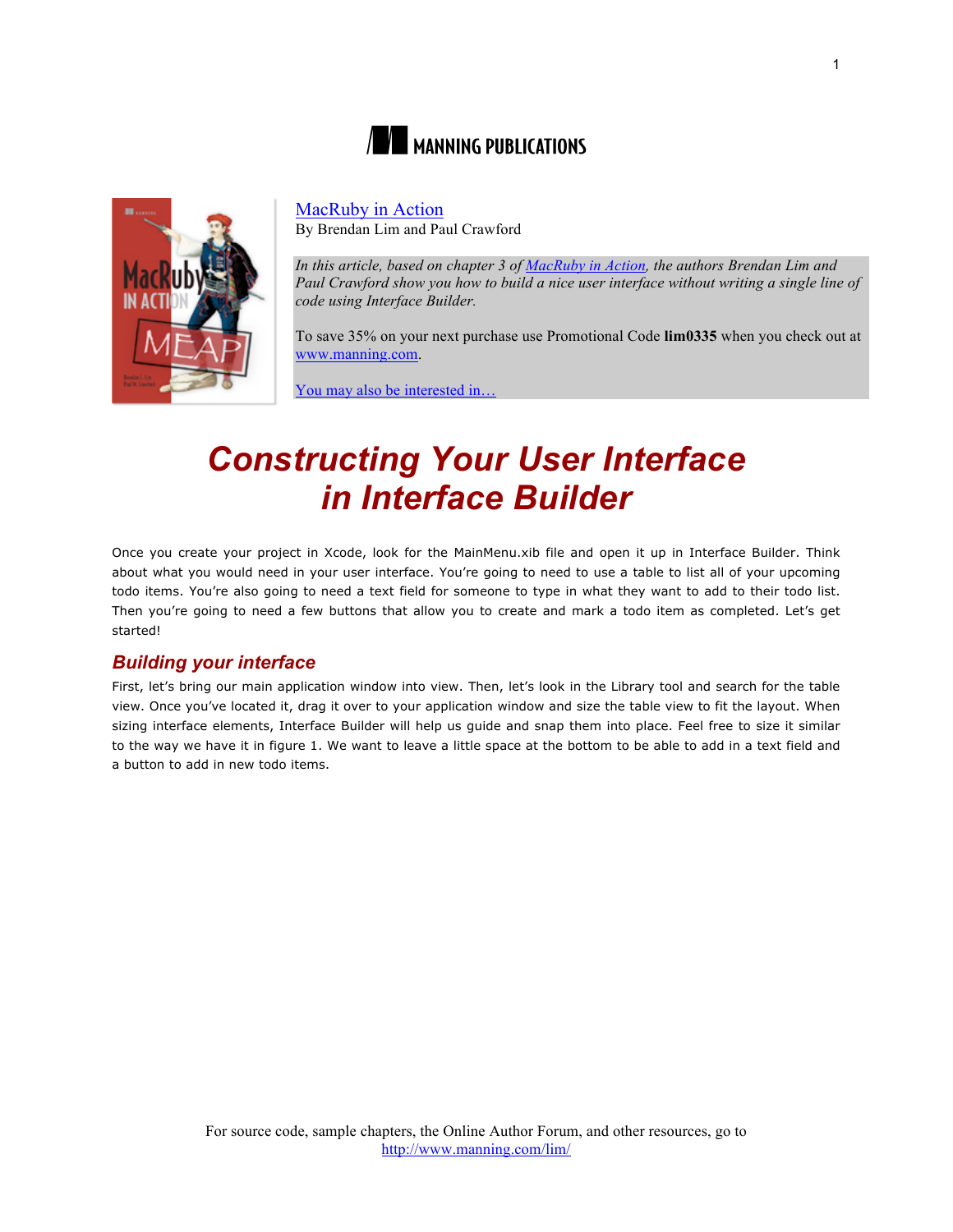

Figure 1 Table view within your window

Now that you have your table view in place, let's make sure it's configured properly. If you bring up your document window and expand the tree item for your Window to expose all of the subviews, you can find two NSTableColumn objects for your table view (see figure 2). Click on the first one and view the attributes in the Inspector tool. Within here you can change the title to Status and the identifier to just status. You'll want to do the same thing for the last NSTableColumn object and give it the title Title with identifier title.

|                                                  |                                              | $\bigcirc$<br>$\bigcirc$<br>C | <b>Table Column Attributes</b>     |
|--------------------------------------------------|----------------------------------------------|-------------------------------|------------------------------------|
|                                                  |                                              | ⊕                             | ₽<br>$\bigcirc$                    |
|                                                  |                                              | <b>V Table Column</b>         |                                    |
| 000<br>MainMenu.xib - English                    |                                              | <b>Title</b>                  | Title                              |
| $\mathbb{R}$ $\equiv$<br>$\Box$                  | $\alpha$                                     |                               |                                    |
| <b>View Mode</b>                                 | <b>Search Field</b><br>Inspector             | <b>Identifier</b>             | title                              |
| Name                                             | Type                                         | <b>Alignment</b>              | =<br>$=$<br>三 一<br>- 1<br>$\cdots$ |
| <b>File's Owner</b>                              | <b>NSApplication</b>                         | <b>Sort Key</b>               |                                    |
| <b>First Responder</b>                           | FirstResponder                               |                               |                                    |
| $Ae$ Application                                 | <b>NSApplication</b>                         | Selector                      |                                    |
| MainMenu                                         | <b>NSMenu</b>                                | Order                         | Ŧ<br>Ascending                     |
| Window (Todo List)<br>v                          | <b>NSWindow</b>                              |                               | Resizes With Table                 |
| <b>E</b> Content View                            | <b>NSView</b>                                |                               | <b>V</b> User Resizable            |
| <b>BE Bordered Scroll View (Table View)</b><br>▼ | <b>NSScrollView</b>                          |                               |                                    |
| The Table View (Status, Title)                   | <b>NSTableView</b>                           |                               | $\blacksquare$ Editable            |
| Table Column (status)                            | <b>NSTableColumn</b>                         |                               | $\Box$ Hidden                      |
| $\blacktriangleright$ Table Column (title)       | <b>NSTableColumn</b>                         |                               |                                    |
| Vertical Scroller                                | <b>NSScroller</b>                            |                               |                                    |
| Horizontal Scroller                              | <b>NSScroller</b>                            |                               |                                    |
| <b>BE</b> Table Header View                      | <b>NSTableHeaderView</b>                     |                               |                                    |
| P Push Button (Create)                           | <b>NSButton</b>                              |                               |                                    |
| Rounded Text Field                               | <b>NSTextField</b>                           |                               |                                    |
| Push Button (Complete)                           | <b>NSButton</b><br>$\boldsymbol{\mathrm{v}}$ |                               |                                    |
| ○ Todo.xcodeproj                                 |                                              |                               |                                    |
|                                                  |                                              |                               |                                    |
|                                                  |                                              |                               |                                    |
|                                                  |                                              |                               |                                    |

Figure 2 Changing attributes of NSTableColumn

What you should do next is look for a push button (NSButton) and a text field (NSTextField) in the Library tool. Once you've located these items, you can drag them into the application window. You'll need two push buttons, one to create new tasks and another to mark them as completed. You may resize and position them to your liking.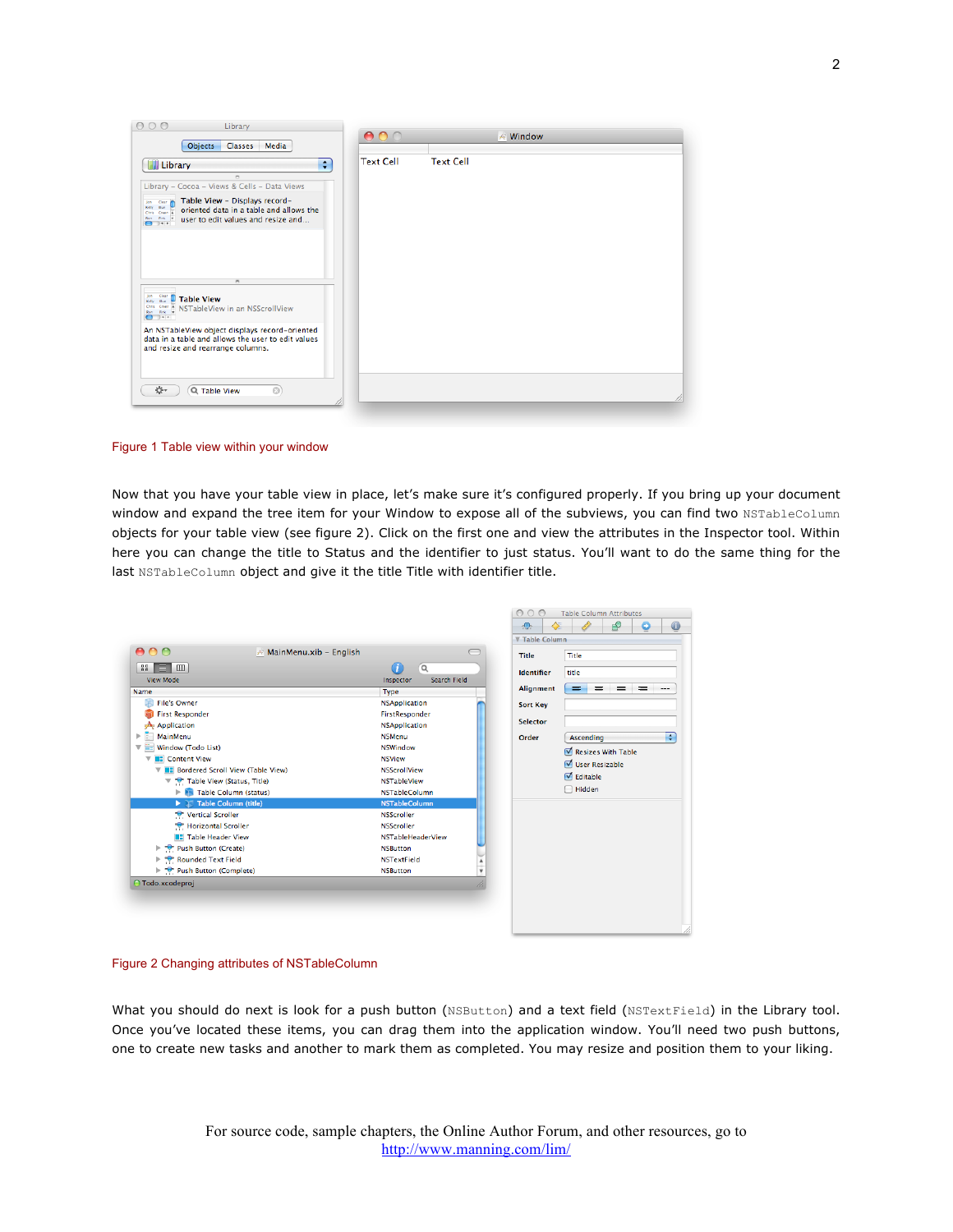For the first button, you can click on it and take a look at the attributes within the Inspector. Change the title from Button to Create in the Inspector tool to rename the button. For the second button change the title to Complete.

Now, let's move onto your text field and change some of its attributes to make it look a little better. Click on the text field and bring up the Attributes tab within the Inspector. From here, let's change the border attribute to rounded corners for a little added flair. Next, let's add some text to the placeholder attribute so that you can have some helper text within your text field when it's not focused. Figure 3 shows your application in its current state with buttons and a styled text field in place.

| 000              | $\#$ Window                                      | 00<br>$\bigcirc$<br><b>Text Field Attributes</b>                     |
|------------------|--------------------------------------------------|----------------------------------------------------------------------|
| <b>Status</b>    | <b>Title</b>                                     | $\bf \odot$<br>۰<br>$\bullet$<br>₽<br>Œ                              |
| <b>Text Cell</b> | <b>Text Cell</b>                                 | <b>V Text Field</b>                                                  |
|                  |                                                  | Title                                                                |
|                  |                                                  | Enter a short description of your<br>Placeholder                     |
|                  |                                                  | Alignment<br>- = -<br>$\equiv$<br>$\equiv$<br>$\equiv$<br>$---$      |
|                  |                                                  | $\Box$<br>$\Box$<br><b>Border</b><br>$\Box$<br>$\Box$                |
|                  |                                                  | ÷<br><b>Scrolls</b><br>Layout                                        |
|                  |                                                  | F<br>Sent On End Editing<br><b>Action</b>                            |
|                  |                                                  | $\sqrt{\phantom{a}}$ Editable<br>Selectable<br><b>Behavior</b>       |
|                  |                                                  | Uses Single Line Mode                                                |
|                  |                                                  | <b>Allows</b><br>Only Roman Characters<br><b>√</b> Undo<br>Rich Text |
|                  |                                                  | Draws Background<br><b>Display</b>                                   |
|                  |                                                  | Ð<br>Default<br><b>Text Color</b>                                    |
|                  |                                                  | $\overline{\mathcal{L}}$<br>Default<br><b>Background</b>             |
|                  | Create<br>Enter a short description of your task | $\overline{\mathbf{v}}$<br>Complete<br>▼ Control                     |
|                  |                                                  |                                                                      |

#### Figure 3 Styling your text field

Next, let's change the title of your actual window. Right now, the application just says "Window" in the title bar. You wouldn't want to ship your application like this. Find your NSWindow object within the document window and change the title attribute to Todo List.

#### *Autosizing interface elements*

If you try to run your application right now, it'll look pretty good given its current window size. Although, if you try to maximize or resize the window, you'll notice that all of your elements don't resize with it. Here's where you can take advantage of the autosizing tools that Interface Builder gives us for free.

Let's first set the minimum width and height of your window. Autosizing can only do so much and, if somebody makes your window extremely small, it can definitely have a pretty bad effect. Go to the document window and select your NSWindow and then go to the Size tab within the Inspector tool. Scroll down until you see "Minimum Size" and check that box. Let's click on the button labeled Use Current. This way your window cannot be sized any smaller than its current size.

Let's take a look at the table view that will house all of your todo items. If you look within your document window, you'll notice that this table view is actually housed within an NSScrollView. Let's click on that parent NSScrollView and go to the size tab within the Inspector tool. You should see the autosizing section. So, what exactly do these lines within the autosizing box actually do? The lines outside the inner gray box determine the positioning and spacing. Activating the lines within the inner gray box tell Interface Builder which direction this view should be stretched or shrunk when its parent window's size changes.

Within the autosizing box, you want to make sure to enable autosizing for all directions. This view is already anchored to the top left of your window. You want to make sure that it stretches proportionally in all directions when the parent window is resized. Figure 4 shows exactly how I've set the auto-sizing for the NSScrollView.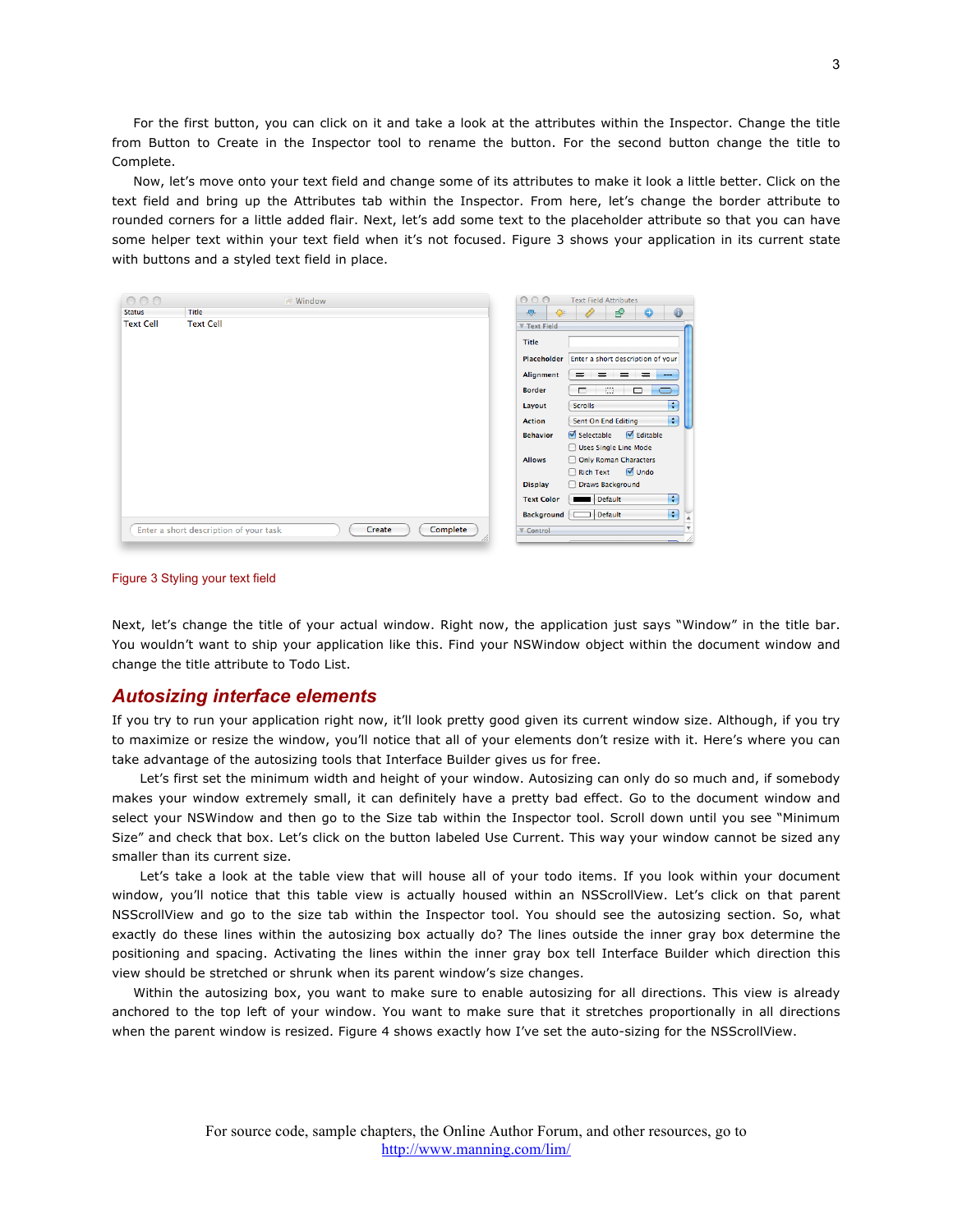| 000                                    | ★ Todo List |        |          | 000<br>$\bullet$     |                                                                                             | <b>Scroll View Size</b>                                |                                        |
|----------------------------------------|-------------|--------|----------|----------------------|---------------------------------------------------------------------------------------------|--------------------------------------------------------|----------------------------------------|
| Title<br><b>Status</b>                 |             |        |          | <b>View Size</b>     | ♦<br><b>A</b>                                                                               | $\mathbf{P}$<br>۰                                      | $\bullet$                              |
| <b>Text Cell</b><br><b>Text Cell</b>   |             |        |          |                      | <b>Size &amp; Position</b>                                                                  |                                                        |                                        |
|                                        |             |        |          | P                    | $\cdot$<br>$\bullet$                                                                        | Frame                                                  | H                                      |
|                                        |             |        |          | $\ddot{\phantom{1}}$ | X:<br>$\bullet$<br>$\cdot$                                                                  | $-1$ Y: 379                                            |                                        |
|                                        |             |        |          | $\bullet$            | $\cdot$<br>$\cdot$                                                                          | W: 599 H: 341                                          |                                        |
|                                        |             |        |          | Autosizing           |                                                                                             |                                                        |                                        |
|                                        |             |        |          |                      |                                                                                             |                                                        |                                        |
|                                        |             |        |          | Alignment            |                                                                                             |                                                        |                                        |
|                                        |             |        |          |                      | $\overline{\text{cm}}$ $\overline{\text{ee}}$ $\overline{\text{ee}}$ $\overline{\text{cm}}$ | $\begin{array}{c} \square \end{array}$<br>$\mathbb{R}$ | $\begin{array}{c} \square \end{array}$ |
|                                        |             |        |          | Placement            |                                                                                             |                                                        |                                        |
| Enter a short description of your task |             | Create | Complete | $\overline{=}$       | $\mathbb{F}$                                                                                |                                                        |                                        |

Figure 4 Autosizing the NSScrollView

Next, let's setup the autosizing for your text field. You don't want it to stretch vertically but horizontally. For positioning, let's enable the directions on the left, right, and bottom outside of the inner gray box. Within the inner gray box, let's enable the arrows that point to the left and right since you only want it to stretch horizontally.

Lastly, for your two buttons, you just want to retain its positioning when your main window is resized. You don't want your buttons to get any bigger, in any direction. All you need to do is enable the positioning outside of the inner gray box. Let's choose the bottom and right direction. This will ensure that your buttons stay on the bottom right position of your window at all times. You can see what I set for the autosizing for these buttons in figure 5.

|                  | ★ Todo List                                      | $\circ$<br>$\circ$<br>$\bigcirc$<br><b>Button Size</b>              |
|------------------|--------------------------------------------------|---------------------------------------------------------------------|
| <b>Status</b>    | Title                                            | $\bullet$<br>₽<br>$\bullet$<br>۰<br>♦                               |
| <b>Text Cell</b> | <b>Text Cell</b>                                 | ▼ Control Size                                                      |
|                  |                                                  | Ŧ<br>Regular<br>Size                                                |
|                  |                                                  | View Size                                                           |
|                  |                                                  | <b>Size &amp; Position</b>                                          |
|                  |                                                  | $\blacksquare$<br>Frame<br>$\Gamma^*$<br>٠<br>$\bullet$             |
|                  |                                                  | 364<br>Y:<br>34<br>X:<br>$\bullet$<br>$\cdot$<br>$\cdot$            |
|                  |                                                  | $W:$ 111 H:<br>32<br>$\blacksquare$<br>٠<br>$\bullet$               |
|                  |                                                  | <b>Autosizing</b>                                                   |
|                  |                                                  | $\overline{\phantom{a}}$                                            |
|                  |                                                  | Alignment                                                           |
|                  | Create<br>Enter a short description of your task | $\frac{1}{\sqrt{2}}$<br>⊴₿⊳<br>₽<br>d Dr<br>00 88 88 00<br>Complete |
|                  |                                                  | Placement                                                           |



Your main application window is now ready to go. Launch the simulator within Interface Builder to test out your autosizing changes. The interface elements should now resize properly when you resize your main window. Pretty slick how it does this automatically for us, right? The best part about this is that you've written zero lines of code!

## *Customizing the menu*

The last piece of the user interface you need to change is your menu bar. When you have the application running, on the very top where it has File, Edit, and so on, it says NewApplication. Let's go back into Interface Builder and

> For source code, sample chapters, the Online Author Forum, and other resources, go to http://www.manning.com/lim/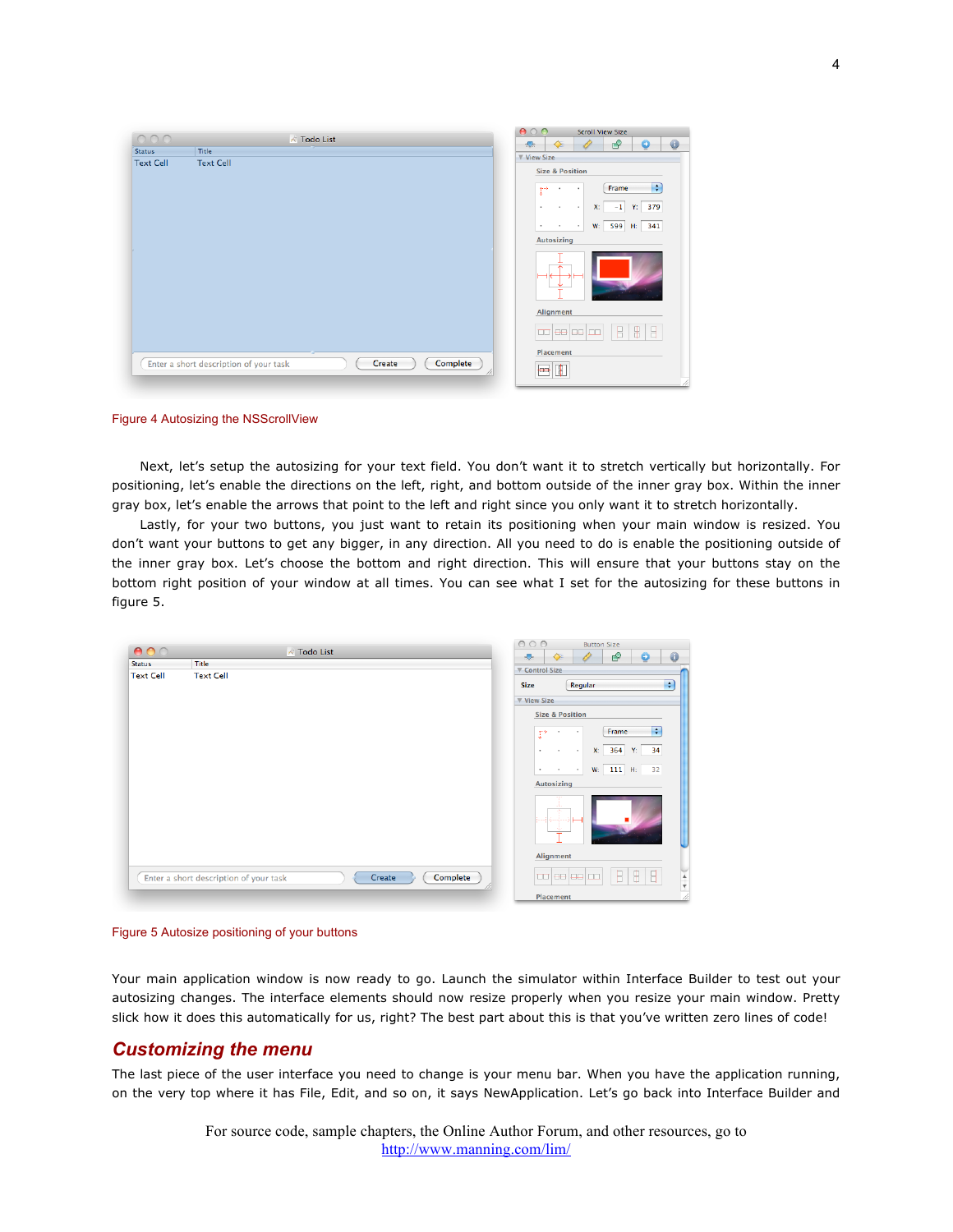double-click on your MainMenu (NSMenu) within your document window. It's rather easy to change these items. Click on the top-level menu titled NewApplication and change the title to Todo List within the Inspector. You can also double-click on these items to rename them.

You'll also notice that, when you clicked on this menu item, it expanded its drop-down menu. Let's do the same and rename all menu items that have NewApplication within it. The items you need to change are the About, Hide, and Quit menu items. There's also a menu item within the Help section that you should change as well. Figure 6 shows what your menu should end up looking like.

|                        |            | MainMenu |             |        |      |
|------------------------|------------|----------|-------------|--------|------|
| <b>Todo List</b>       | File Edit  | Format   | <b>View</b> | Window | Help |
| <b>About Todo List</b> |            |          |             |        |      |
| Preferences            |            | ₩.       |             |        |      |
| <b>Services</b>        |            |          |             |        |      |
| <b>Hide Todo List</b>  |            | $H^*$    |             |        |      |
| <b>Hide Others</b>     | <b>N%L</b> |          |             |        |      |
| Show All               |            |          |             |        |      |
| <b>Quit Todo List</b>  |            | жO       |             |        |      |

Figure 6 Todo List's menu bar

## *Summary*

You've just created a pretty nice user interface without writing a single line of code using Interface Builder! Interface Builder makes this all so easy for us.